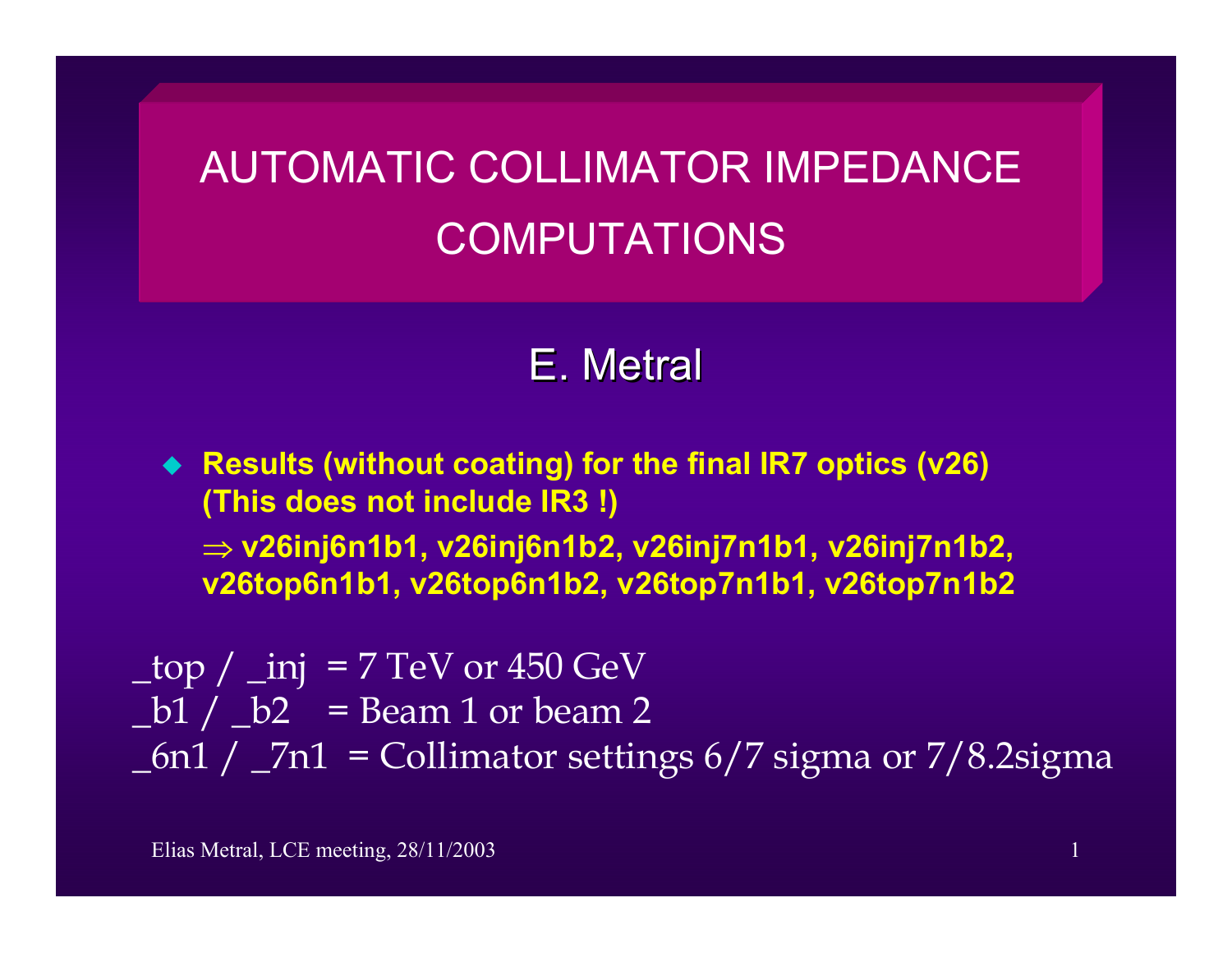**Stability diagram (maximum octupoles) and collective tune shift for the most unstable coupled-bunch mode and head-tail mode 0 (1.1e11 p/b at 7 TeV)** 



Elias Metral, LCE meeting, 28/11/2003 2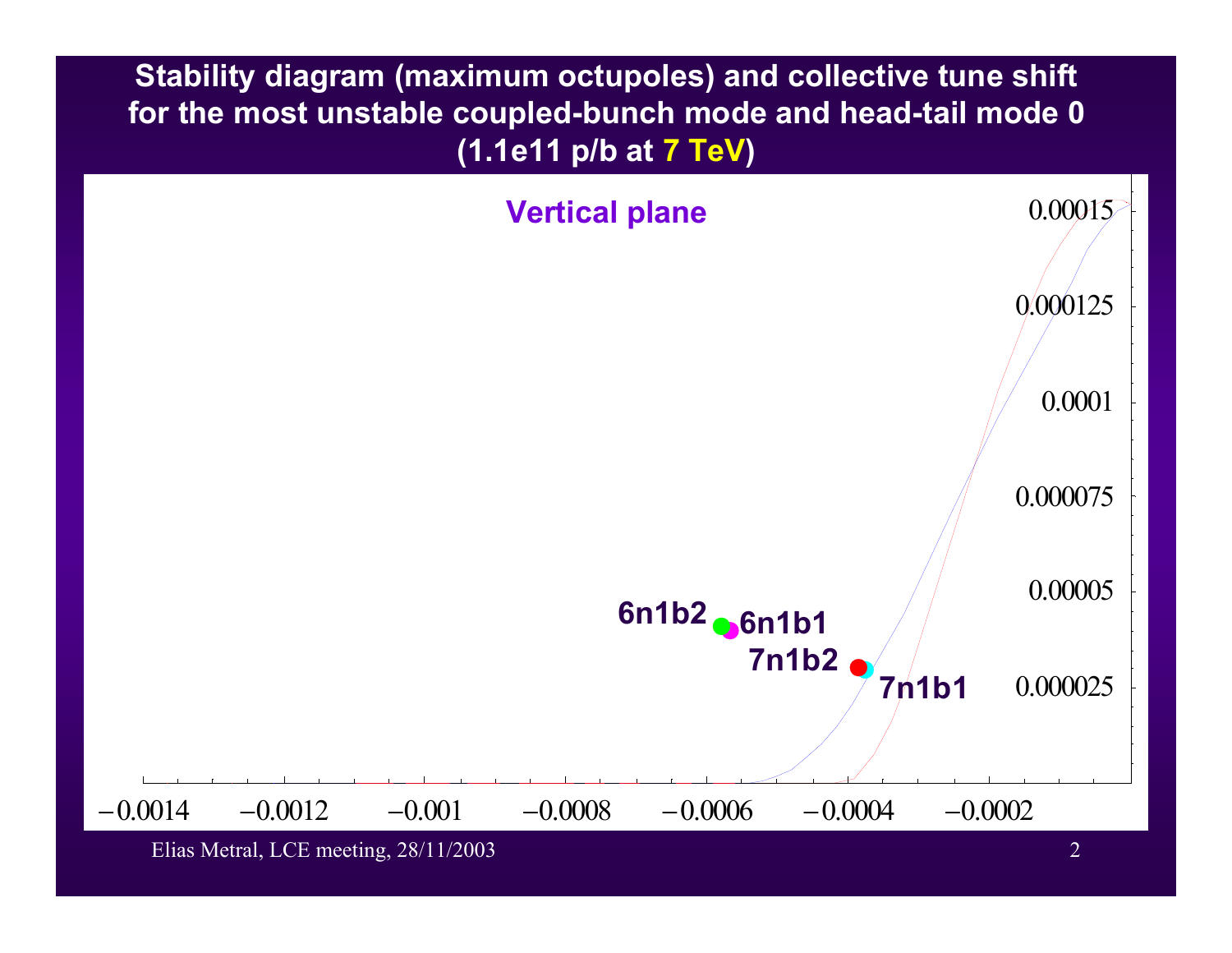**Stability diagram (maximum octupoles) and collective tune shift for the most unstable coupled-bunch mode and head-tail mode 0 (1.1e11 p/b at 7 TeV)** 



Elias Metral, LCE meeting, 28/11/2003 3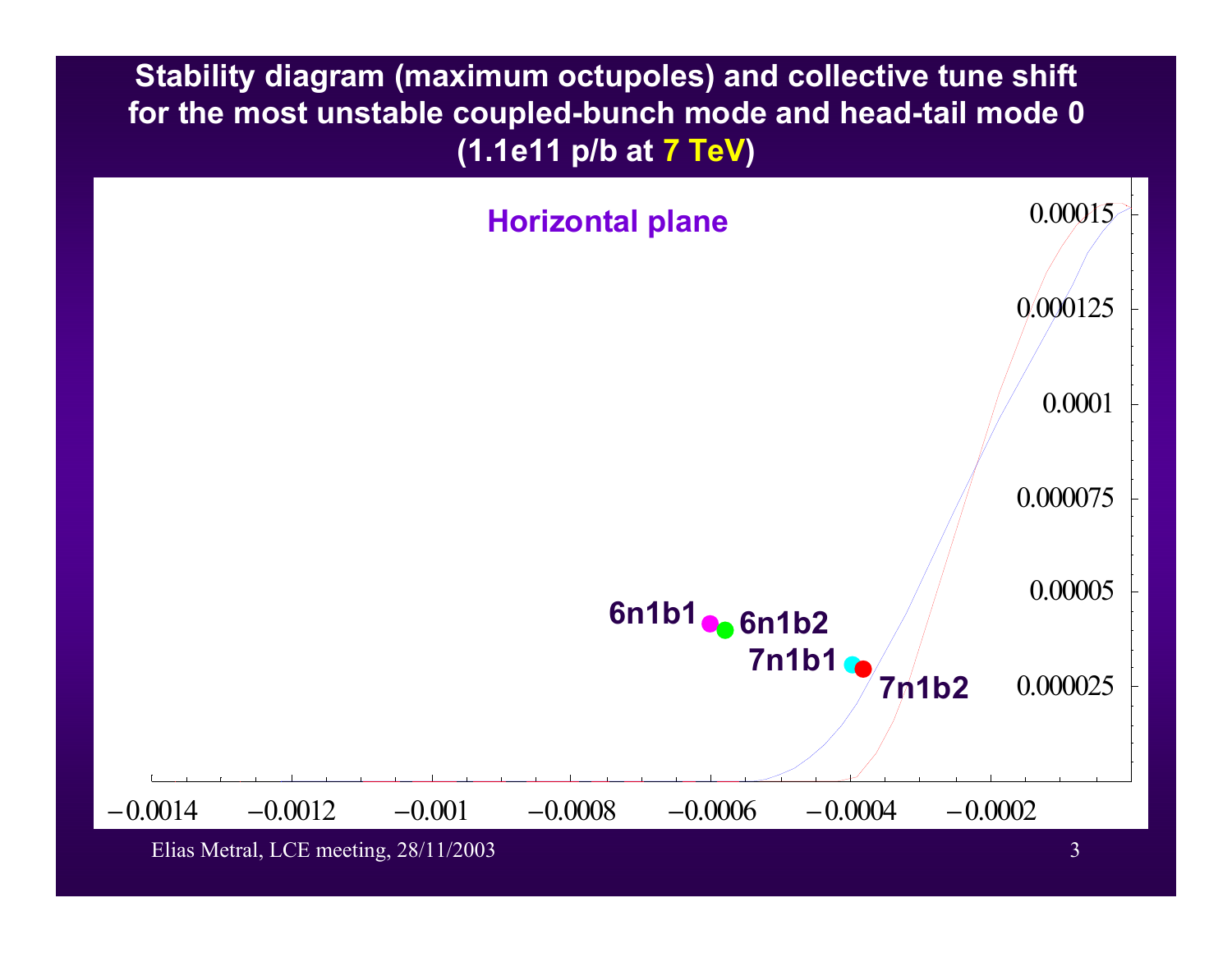**Stability diagram (maximum octupoles) and collective tune shift for the most unstable coupled-bunch mode and head-tail mode 0 (1.1e11 p/b at 450 GeV)** 



Elias Metral, LCE meeting, 28/11/2003 4